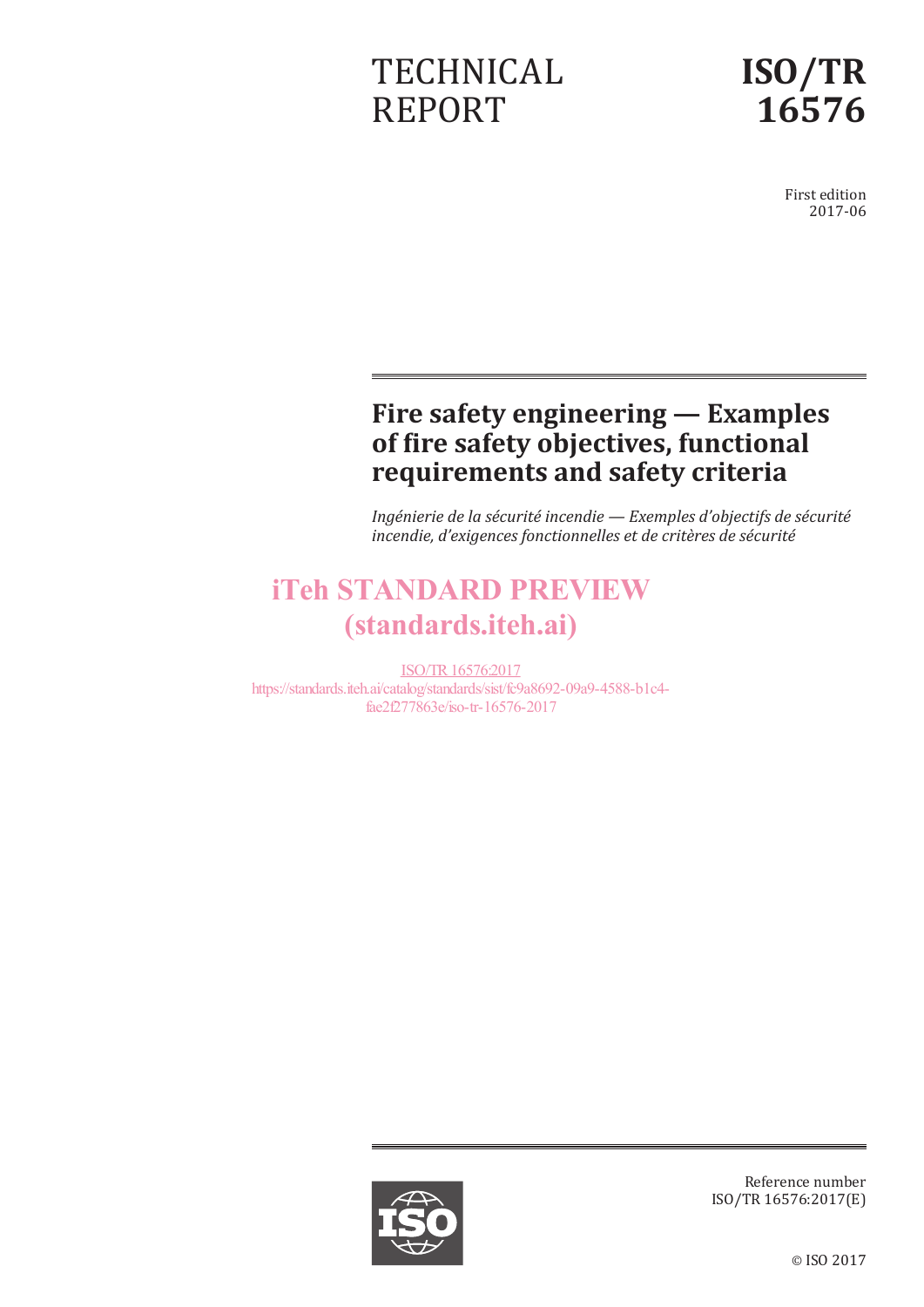# iTeh STANDARD PREVIEW (standards.iteh.ai)

ISO/TR16576:2017 https://standards.iteh.ai/catalog/standards/sist/fc9a8692-09a9-4588-b1c4 fae2f277863e/iso-tr-16576-2017



#### © ISO 2017, Published in Switzerland

All rights reserved. Unless otherwise specified, no part of this publication may be reproduced or utilized otherwise in any form or by any means, electronic or mechanical, including photocopying, or posting on the internet or an intranet, without prior written permission. Permission can be requested from either ISO at the address below or ISO's member body in the country of the requester.

ISO copyright office Ch. de Blandonnet 8 • CP 401 CH-1214 Vernier, Geneva, Switzerland Tel. +41 22 749 01 11 Fax +41 22 749 09 47 copyright@iso.org www.iso.org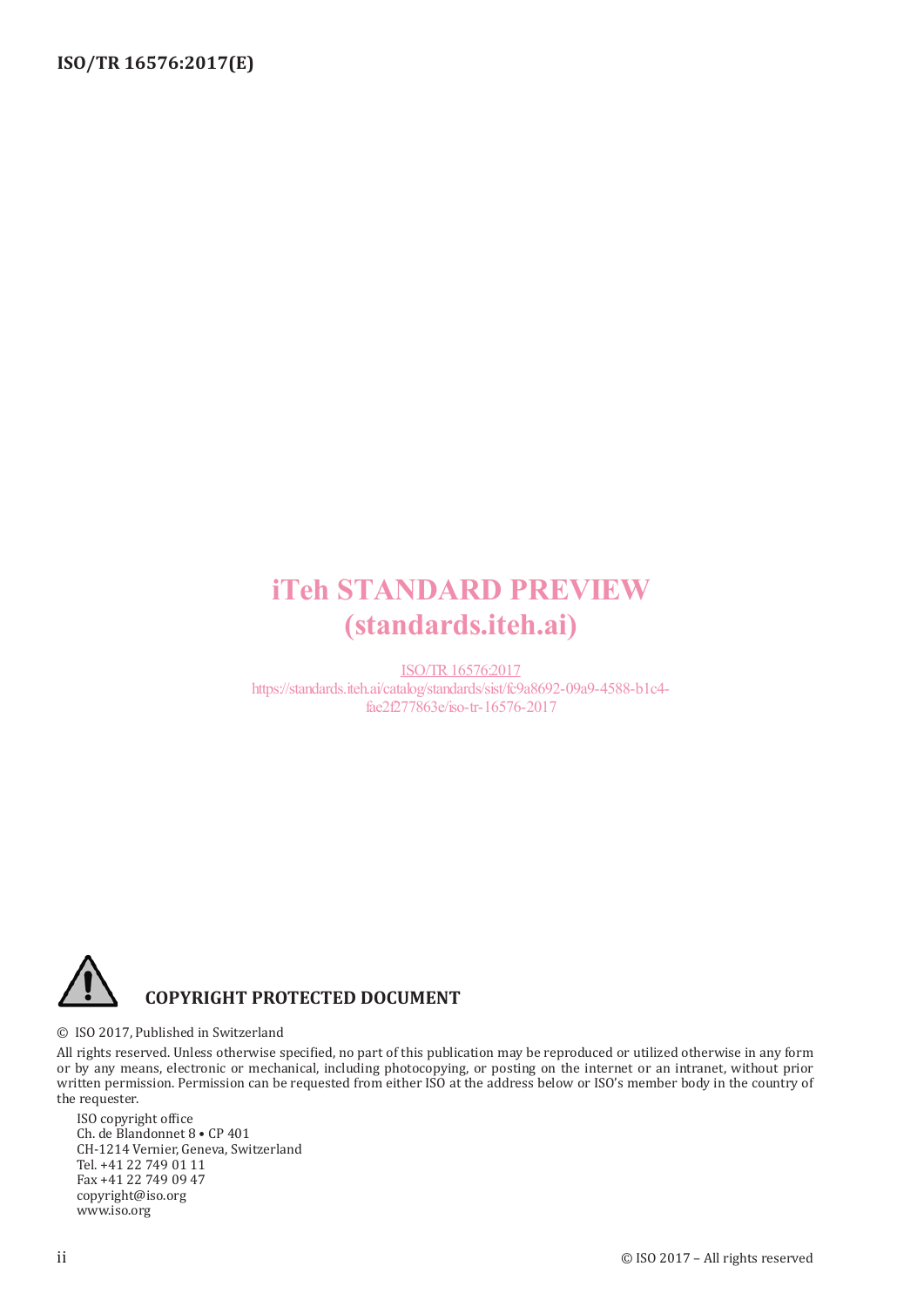Page

# **Contents**

|                | Foreword                                                                                   |     |
|----------------|--------------------------------------------------------------------------------------------|-----|
|                |                                                                                            |     |
| 1              |                                                                                            |     |
| $\overline{2}$ |                                                                                            |     |
| 3              |                                                                                            |     |
| 4              |                                                                                            |     |
|                | Annex A (informative) Example of fire safety design objectives and functional requirements |     |
|                | Annex B (informative) Example of fire safety design objectives and functional requirements | 11  |
|                | Annex C (informative) Example of fire safety design objectives and functional requirements | 23  |
|                | Annex D (informative) Examples of performance safety criteria for verification of          |     |
|                |                                                                                            | .86 |

# **iTeh STANDARD PREVIEW** (standards.iteh.ai)

**ISO/TR 16576:2017** https://standards.iteh.ai/catalog/standards/sist/fc9a8692-09a9-4588-b1c4fae2f277863e/iso-tr-16576-2017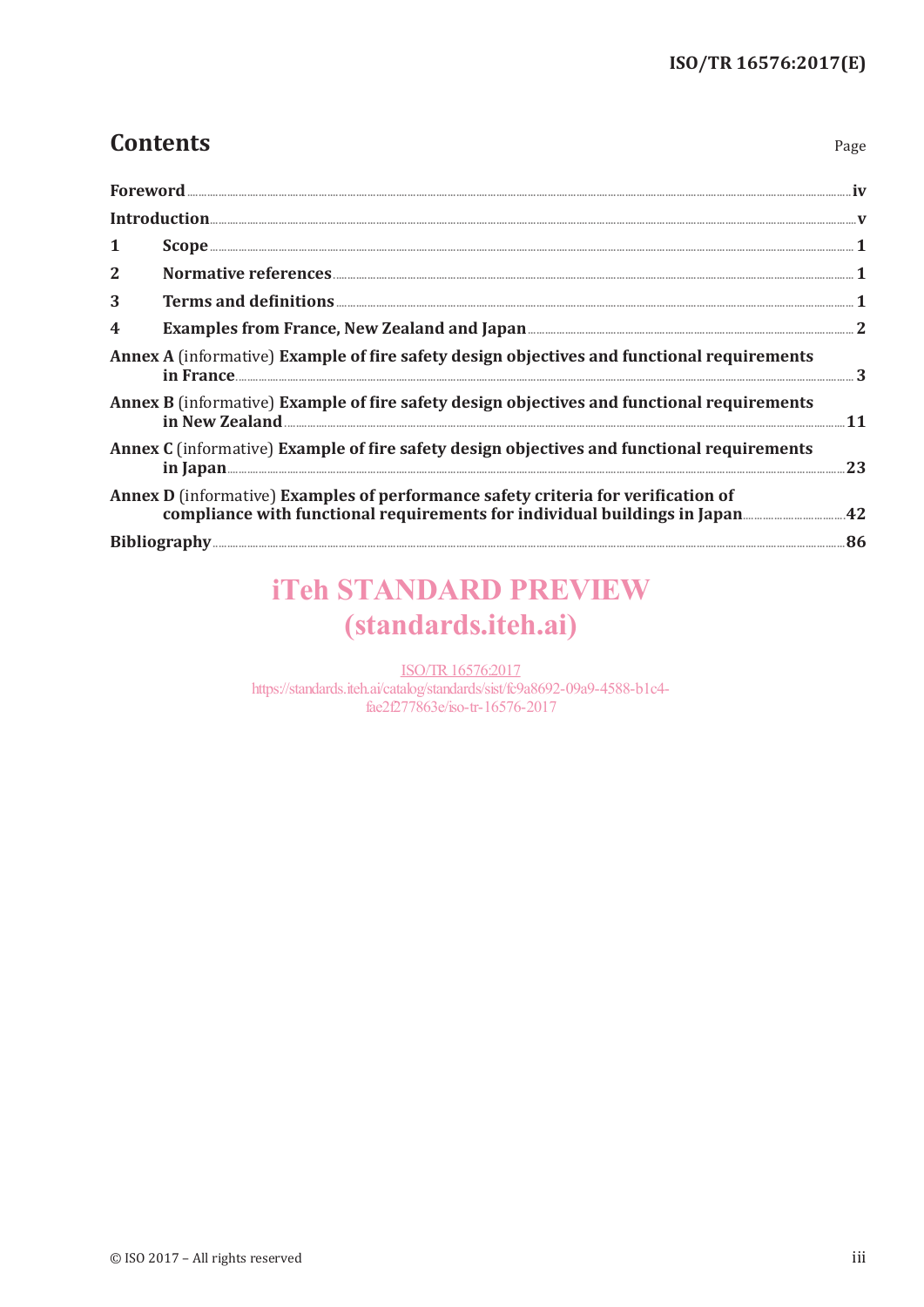# **Foreword**

ISO (the International Organization for Standardization) is a worldwide federation of national standards bodies (ISO member bodies). The work of preparing International Standards is normally carried out through ISO technical committees. Each member body interested in a subject for which a technical committee has been established has the right to be represented on that committee. International organizations, governmental and non-governmental, in liaison with ISO, also take part in the work. ISO collaborates closely with the International Electrotechnical Commission (IEC) on all matters of electrotechnical standardization.

The procedures used to develop this document and those intended for its further maintenance are described in the ISO/IEC Directives, Part 1. In particular the different approval criteria needed for the different types of ISO documents should be noted. This document was drafted in accordance with the editorial rules of the ISO/IEC Directives, Part 2 (see www.iso.org/directives).

Attention is drawn to the possibility that some of the elements of this document may be the subject of patent rights. ISO shall not be held responsible for identifying any or all such patent rights. Details of any patent rights identified during the development of the document will be in the Introduction and/or on the ISO list of patent declarations received (see www.iso.org/patents).

Any trade name used in this document is information given for the convenience of users and does not constitute an endorsement.

For an explanation on the voluntary nature of standards, the meaning of ISO specific terms and expressions related to conformity assessment, as well as information about ISO's adherence to the<br>World Trade Organization (WTO) principles in the Technical Barriers to Trade (TBT) see the following World Trade Organization (WTO) principles in the Technical Barriers to Trade (TBT) see the following URL: <u>www.iso.org/iso/foreword.html</u>. (standards.iteh.ai)

This document was prepared by Technical Committee ISO/TC 92, *Fire safety*, Subcommittee SC 4, *Fire safety engineering*. ISO/TR16576:2017

https://standards.iteh.ai/catalog/standards/sist/fc9a8692-09a9-4588-b1c4 fae2f277863e/iso-tr-16576-2017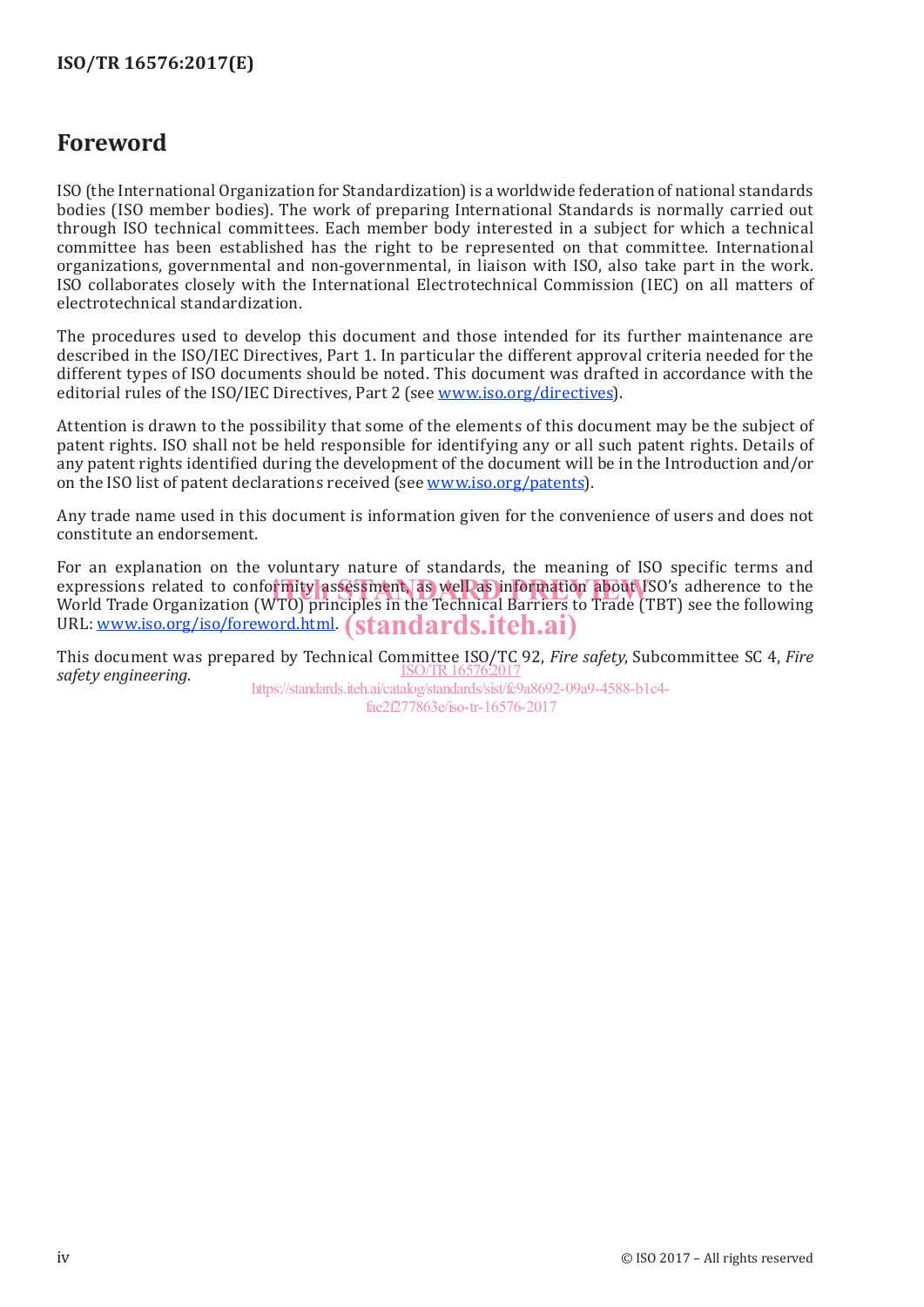# **Introduction**

The vast majority of fire safety designs rely on prescriptive specifications written into regional, national, or local regulations. Currently, various engineering approaches are also allowed by these regulations, although information needed for an engineering approach is still generally obtained from conventional test methods. Fire safety engineering (FSE) is a discipline increasingly being used throughout the world in support of performance-based design, i.e. the reliance on engineering methods to determine whether a given design meets stated performance objectives. ISO 23932 provides general principles for a performance-based methodology for engineers to assess the level of fire safety for new or existing built environments. Fire safety is evaluated through an engineered approach based on the quantification of the behaviour of fire and people and based on knowledge of the consequences of such behaviour on life safety, property and the environment.

The difference between prescriptive and performance-based approaches to fire safety design is highlighted in ISO 23932 by emphasizing the development of quantifiable fire safety design objectives and related functional requirements as the first step in a performance-based analysis. According to ISO 23932, the fire safety objectives include, for example, safety of life, conservation of property, continuity of operations, protection of the environment and preservation of heritage.

In ISO 23932, it is also mentioned that explicit performance criteria should be developed for each functional requirement. Performance criteria are engineering metrics that are expressed in deterministic or probabilistic (e.g. measures of fire risk) form to determine if each functional requirement has been satisfied by the fire safety design.

As a preliminary work prior to producing ASO standardized documents for fire safety objectives, functional requirements and safety criteria, ISO/TC 92/SC 4 decides to collect the examples of those from the existing documents that have been developed in different countries in the course of moving from the existing documents that have been developed in different countries in the course of moving towards performance-based fire safety design. So far, three countries have responded to the solicitation for such documents, i.e. Japan, France <sub>30</sub>d New *Zeala*nd. The development of these documents, as summarized below<sub>att</sub>was<sub>ta</sub>motivated/dy<sub>d</sub>the attempts to crationalize the existing fire safety design practices based on prescriptive building by making use of fire safety engineering methods.

Japan: First developed by the Building Research Institute during the Ministry of Construction's project for developing a performance-based fire safety design method, 1981 to 1986, and subsequently improved by the committee on fire safety design in Architectural Institute of Japan, of which the report was published in 2000.

France: Developed in the collaborative research project to establish the bases to introduce fire safety engineering into fire safety design, which was conducted with the sponsorship of French ministry for construction and home office from 2005 to 2011, involving research institutes, fire brigades, practitioners, designers and owners.

New Zealand: Developed by a working group made up of external fire experts and staff from the regulatory agency. The group was set up to research and develop a suitable fire safety design framework, in the course of amending the New Zealand Building Codes corresponding to the introduction of the Building Act 2004.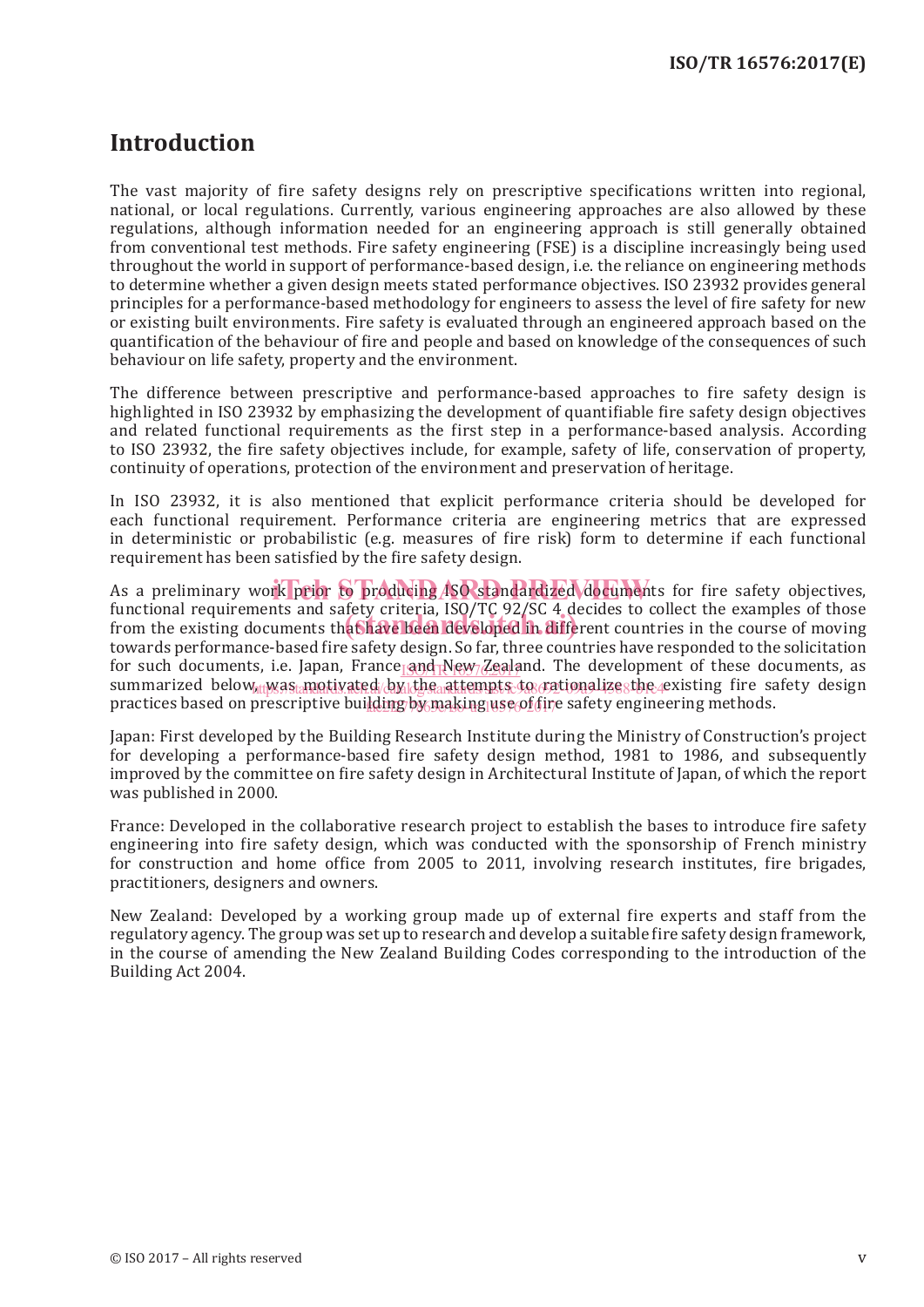# iTeh STANDARD PREVIEW (standards.iteh.ai)

ISO/TR16576:2017 https://standards.iteh.ai/catalog/standards/sist/fc9a8692-09a9-4588-b1c4 fae2f277863e/iso-tr-16576-2017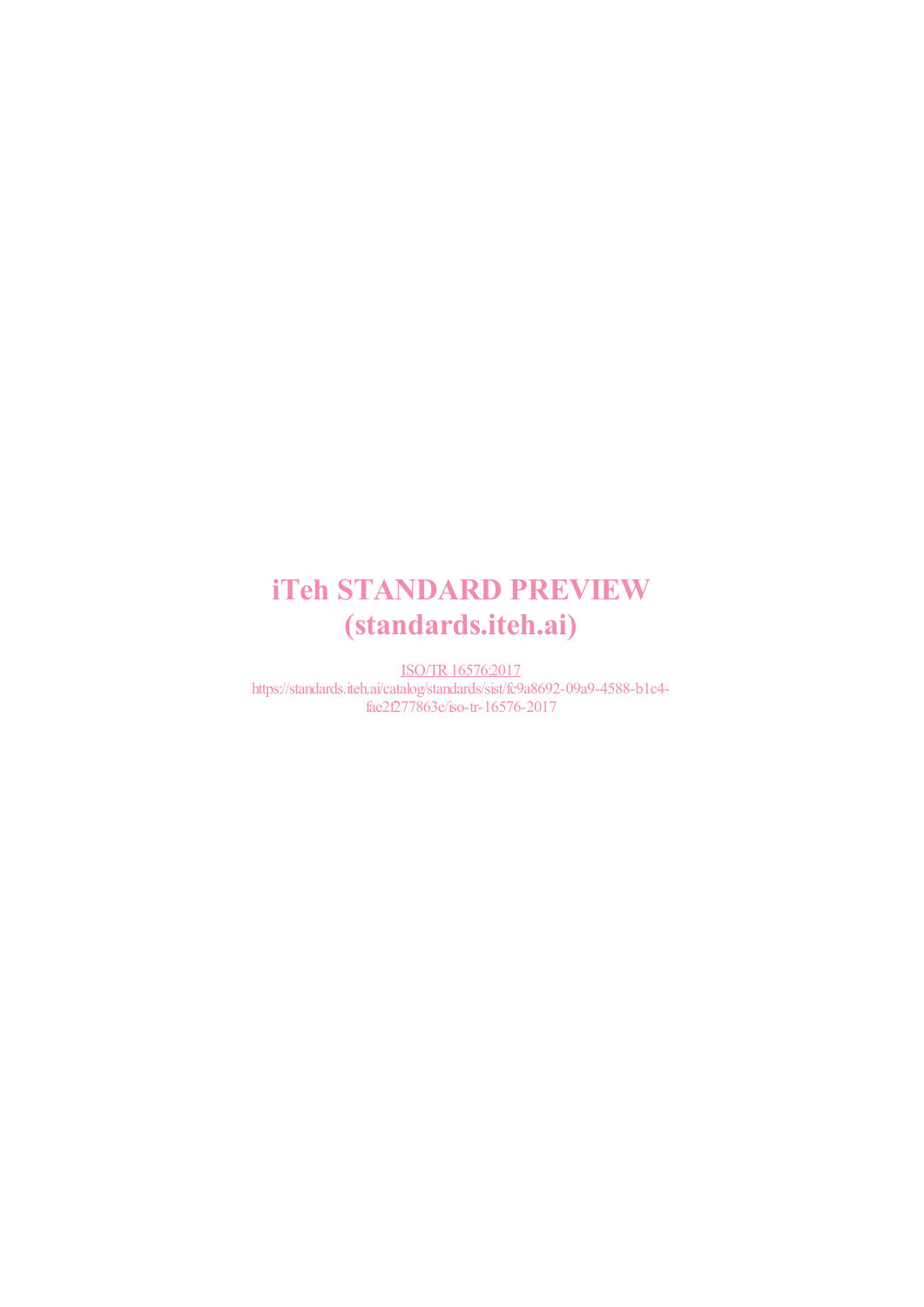# **Fire safety engineering — Examples of fire safety objectives, functional requirements and safety criteria**

# **1 Scope**

This document compiles examples of fire safety design objectives, functional requirements and safety criteria from Japan, France and New Zealand.

# **2 Normative references**

There are no normative references in this document.

# **3 Terms and definitions**

For the purposes of this document, the following terms and definitions apply.

ISO and IEC maintain terminological databases for use in standardization at the following addresses:

(standards.iteh.ai)

- IEC Electropedia: available at http://www.electropedia.org/<br>**ITEH STANDARD PREVIEW**
- ISO Online browsing platform: available at http://www.iso.org/obp

## **3.1**

# **functional requirements**

statement of the means to achieve specified fire safety objectives, taking into account the features of a built environment ISO/TR16576:2017 https://standards.iteh.ai/catalog/standards/sist/fc9a8692-09a9-4588-b1c4 fae2f277863e/iso-tr-16576-2017

Note 1 to entry: Mandatory functional requirements are required by building codes or national regulations; voluntary functional requirements are expressed by other interested/affected parties.

# **3.2**

# **mandatory objectives**

fire safety objectives, such as life safety and protection of the environment, which are required by building codes or national regulations

# **3.3**

#### **performance criteria**

quantitative engineering specifications, which form an agreed basis for assessing the safety of a built environment design

#### **3.4**

#### **safety factor**

multiplicative adjustment applied to calculated values to compensate for uncertainty in methods, calculations, input data and assumptions

## **3.5**

#### **verification**

process of determining that a fire safety design complies with the fire safety requirements by examining the design in the light of safety criteria

# **3.6**

#### **voluntary objectives**

fire safety objectives, which are requirements expressed by interested/affected parties, beyond mandatory objectives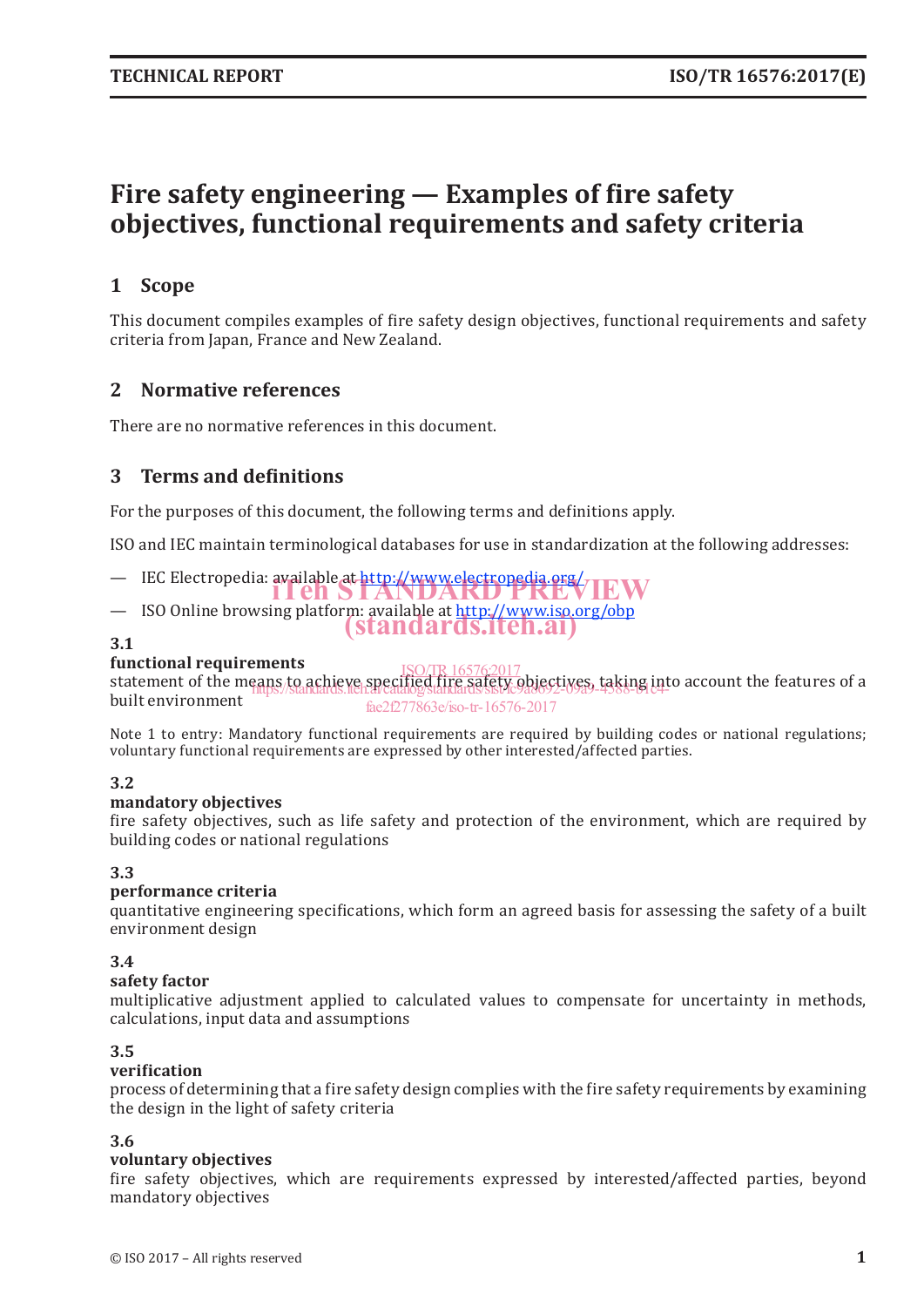# **4 Examples from France, New Zealand and Japan**

Annexes  $\overline{A}$  to  $\overline{D}$  contain examples of fire safety objectives, functional requirements and safety criteria from France, New Zealand and Japan.

# iTeh STANDARD PREVIEW (standards.iteh.ai)

ISO/TR16576:2017 https://standards.iteh.ai/catalog/standards/sist/fc9a8692-09a9-4588-b1c4 fae2f277863e/iso-tr-16576-2017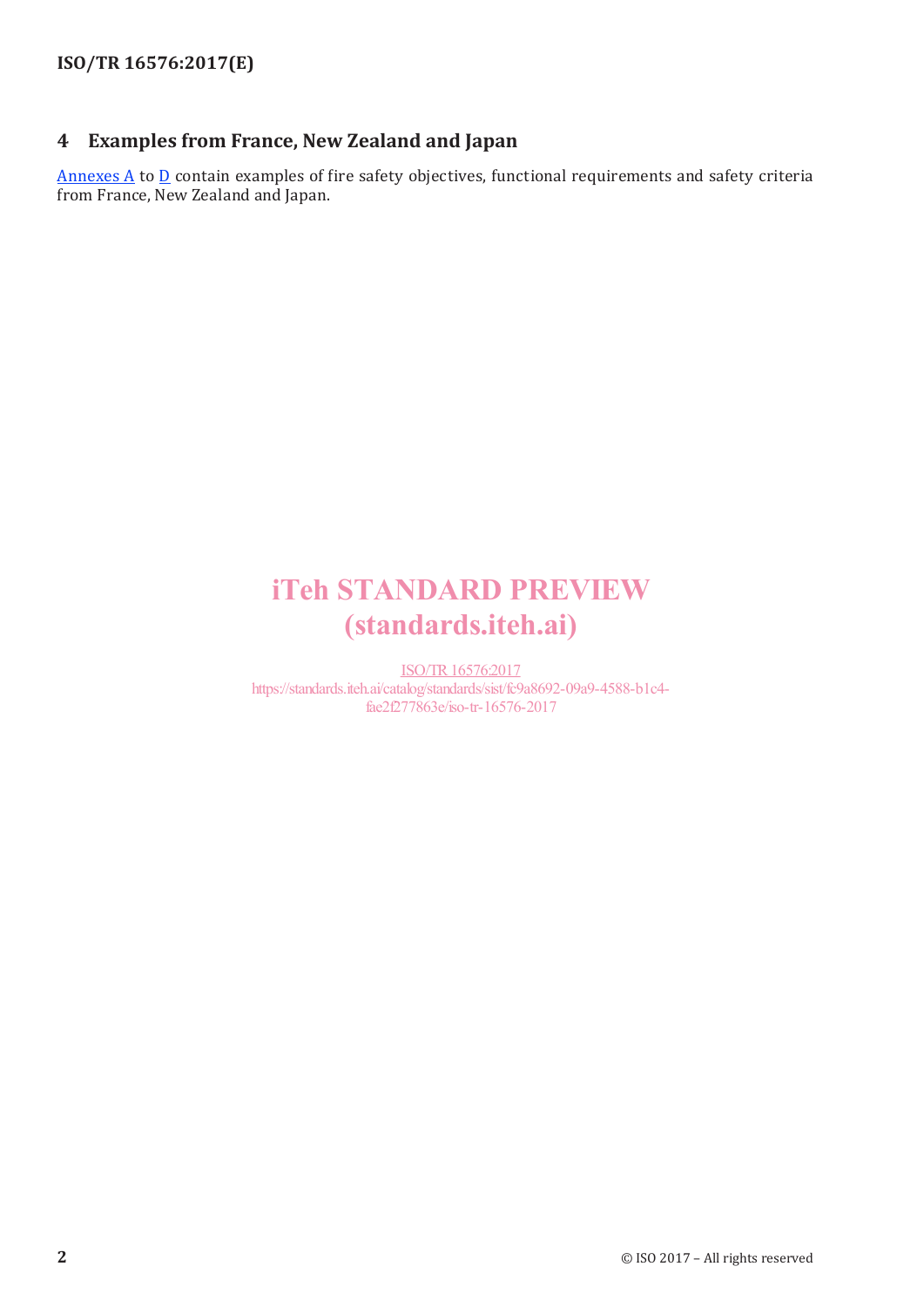# **Annex A** (informative)

# **Example of fire safety design objectives and functional requirements in France**

# **A.1 Introduction**

Fire safety design in France for life safety and property protection is mainly prescriptive and managed by regulation. Even if there are already partial openings to fire safety engineering, since only some years ago it has become increasingly obvious that more involvement in fire safety engineering need to be made in French fire safety regulations.

In mid-2005, a collaborative research project was set up, with the sponsorship of French ministry for construction and home office, involving different partners including research institutes, fire brigades, practitioners, designers and owners. The research project, which ended by mid-2011, was divided into 18 main items, clustered in three main parts:

- Development of general principles for FSE assessment:
	- FSE methodology; h STANDARD PREVIEW
	- objectives and performance criteria, rds.iteh.ai)
	- fire risk assessment; ISO/TR16576:2017
	- https://standards.iteh.ai/catalog/standards/sist/fc9a8692-09a9-4588-b1c4-
	- design fire and behavioural scenarios; fae2f277863e/iso-tr-16576-2017
	- verification of the methodology by examples;
	- validation by reconstructions of fire incidents.
- State-of-the-art and research projects regarding:
	- statistical analysis of fuel load density;
	- characterization of burning items;
	- fire development and spread;
	- structural behaviour calculations;
	- fire containment;
	- behaviour at elevated temperature of regular glazing;
	- fire protection;
	- human behaviour.
- Communication and dissemination:
	- teaching of FSE in universities or high schools for engineers;
	- information and awareness of actors involved in FSE;
	- publication of outcomes;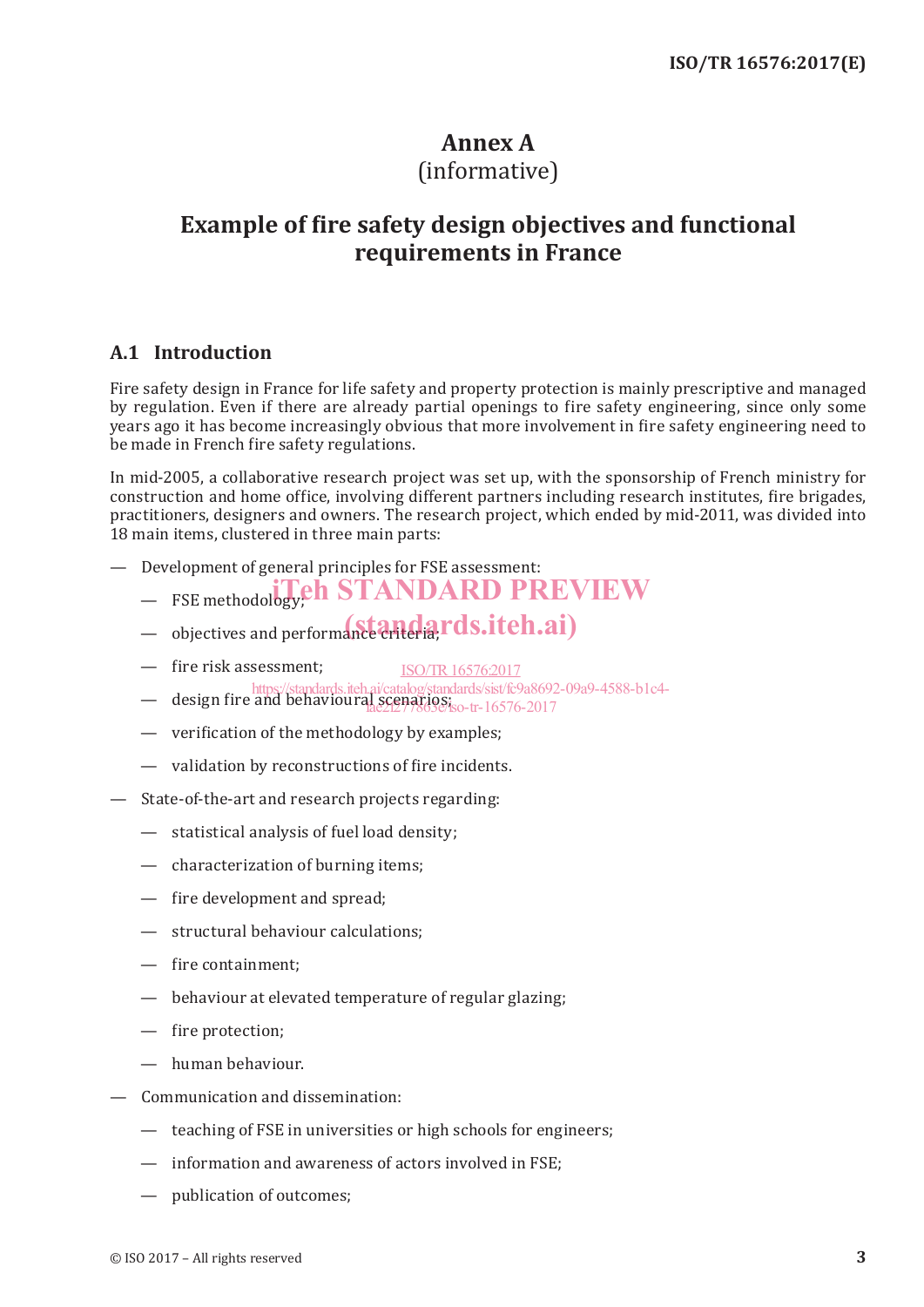— proposals for regulation improvements.

A translation of the general principles developed within the scope of this collaborative research is given in this document. The performance-based structure consists of the three following levels:

- fire safety objectives;
- functional requirements:
- performance criteria.

Fire safety objectives which are explicitly or implicitly mentioned in French regulations (for public buildings, tall buildings, work places, warehouses, industrial plants, etc.) were identified. Functional requirements were selected mainly by brain storming among the members who joined this research project.

A few examples of vulnerability criteria have been given, involving life safety objectives and requirements, and focusing on what should be "adequate tenability conditions". Performance criteria proposed were derived from some national or international research works or standards.

# **A.2 General**

# **A.2.1 Purpose**

This document provides examples of fire safety objectives, functional requirements and performance This document provides examples of tire safety objectives, functional requirements and performance criteria for interested parties involved in a performance-based approach to assess the level of fire safety of a built environment. The development of quantifiable fire safety objectives is the first step in a safety of a built environment. The development of quantifiable fire safety objectives is the first step in a<br>performance-based analysis. This is an alternative to prescribed regulatory requirements, giving more freedom in the design of built environments, a better cost/benefit within sustainability development, while retaining equal or higher level of safety performance compared with the prescribed approach. https://standards.iteh.ai/catalog/standards/sist/fc9a8692-09a9-4588-b1c4-

# **A.2.2 Scope**

fae2f277863e/iso-tr-16576-2017

The examples developed in this document can apply when performing the fire safety engineering process for a whole built environment or part of it, and for new or existing buildings. They can be used when the performance-based approach is considered as an alternative to a prescriptive acceptable solution (in this case, performance criteria are not defined but relative to the performance reached by the acceptable solution when considering the selected fire safety objectives and functional requirements).

These objectives can be used as either mandatory or voluntary fire design objectives, depending on the regulatory requirements which need to be fulfilled.

It is necessary to have an agreement on any assumptions taken for objectives, functional requirements and performance criteria (when they are not explicitly given in the regulation) from authorities having jurisdiction, prior to performing the assessment work as such.

# **A.2.3 Terms and definitions**

#### **A.2.3.1**

#### **compartment**

enclosed space, which may be subdivided, separated from adjoining spaces by fire barriers

# **A.2.3.2**

# **media impact**

qualitative value of exposure through a given medium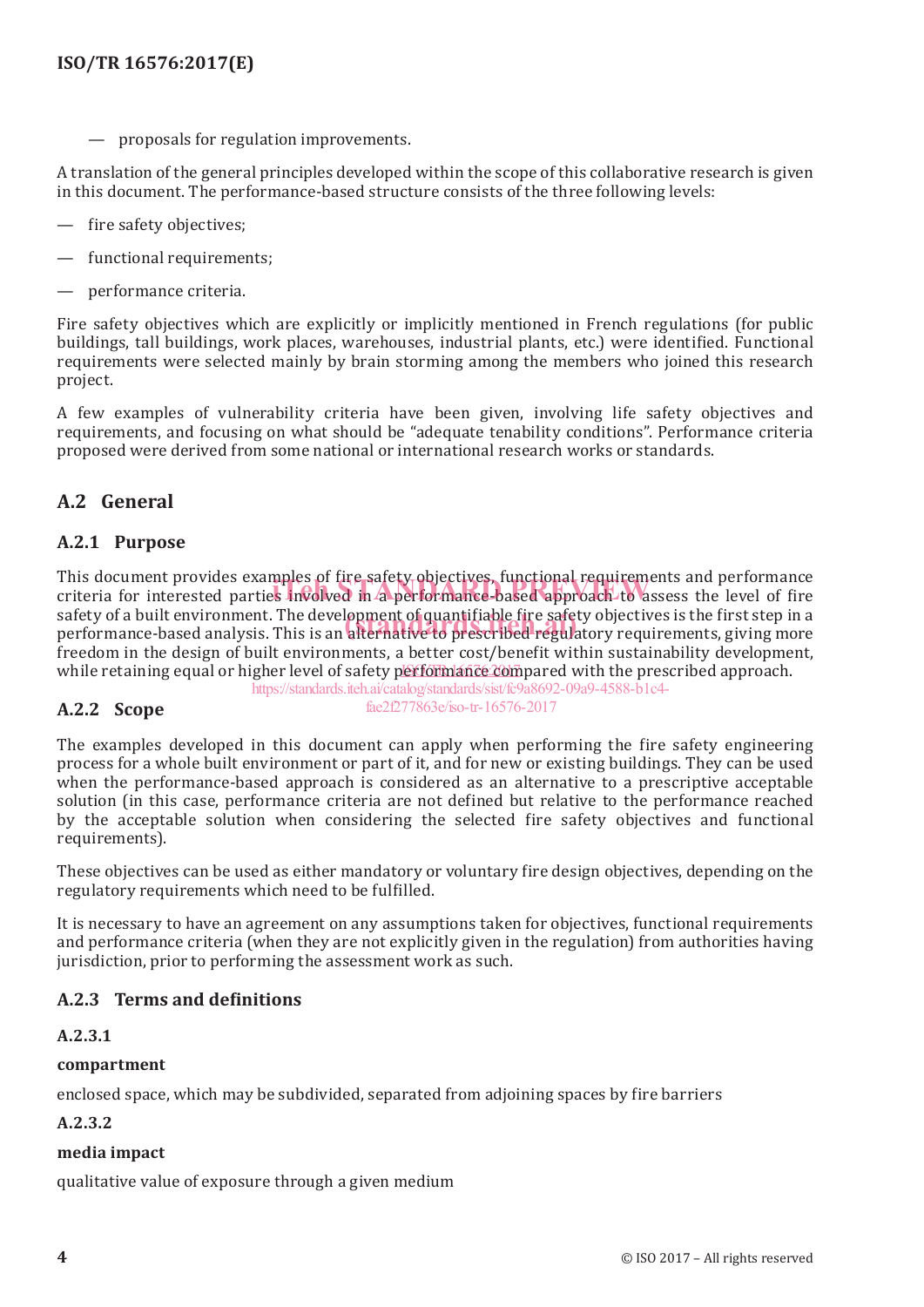# **A.2.3.3**

# **safe refuge**

temporary location that is free from immediate danger from effects of fire

### **A.2.3.4**

## **strategic function**

capacity or resource of an entity or an organization that maintains its ability to achieve future outcomes and determines its long-term performance

## **A.2.3.5**

## **sudden change**

transition within a few seconds

## **A.2.3.6**

## **untenable condition**

condition such that people are unable to take effective action to accomplish their own escape to a place of safe refuge

# **A.2.4 Symbols and abbreviated terms**

Shown below are the abbreviated terms that are used in this document.

# FNR functional requirement standards.itch.ai)

FSE fire safety engineering

OBJ objectivehttps://standards.iteh.ai/catalog/standards/sist/fc9a8692-09a9-4588-b1c4-ISO/TR16576:2017 fae2f277863e/iso-tr-16576-2017

# **A.3 Fire safety objectives**

The fire safety objectives which need to be addressed in design of a building can be related to the safety of life, property, environment, continuity of operations, or cultural heritage. The different categories of objectives are summarized below.

# **OBJ 1: Health and life safety**

Life safety is often the most important objective of fire safety design. It first involves occupants of the building and may extend to firefighters who are expected to assist in evacuation or prevent extensive uncontrolled spread of fire, and finally to third parties. Thus, three sub-objectives are defined.

**OBJ 1-1:** Health and life safety of occupants

**OBJ 1-2:** Health and life safety of firefighters

**OBJ 1-3:** Health and life safety of third parties

#### **OBJ 2: Environment protection**

Avoiding long-term consequences of the environmental impact of fires is becoming a more apparent goal. The objectives of environmental protection in case of fire may be divided into two main groups as follows:

**OBJ 2-1:** Ground and water

**OBJ 2-2:** Atmosphere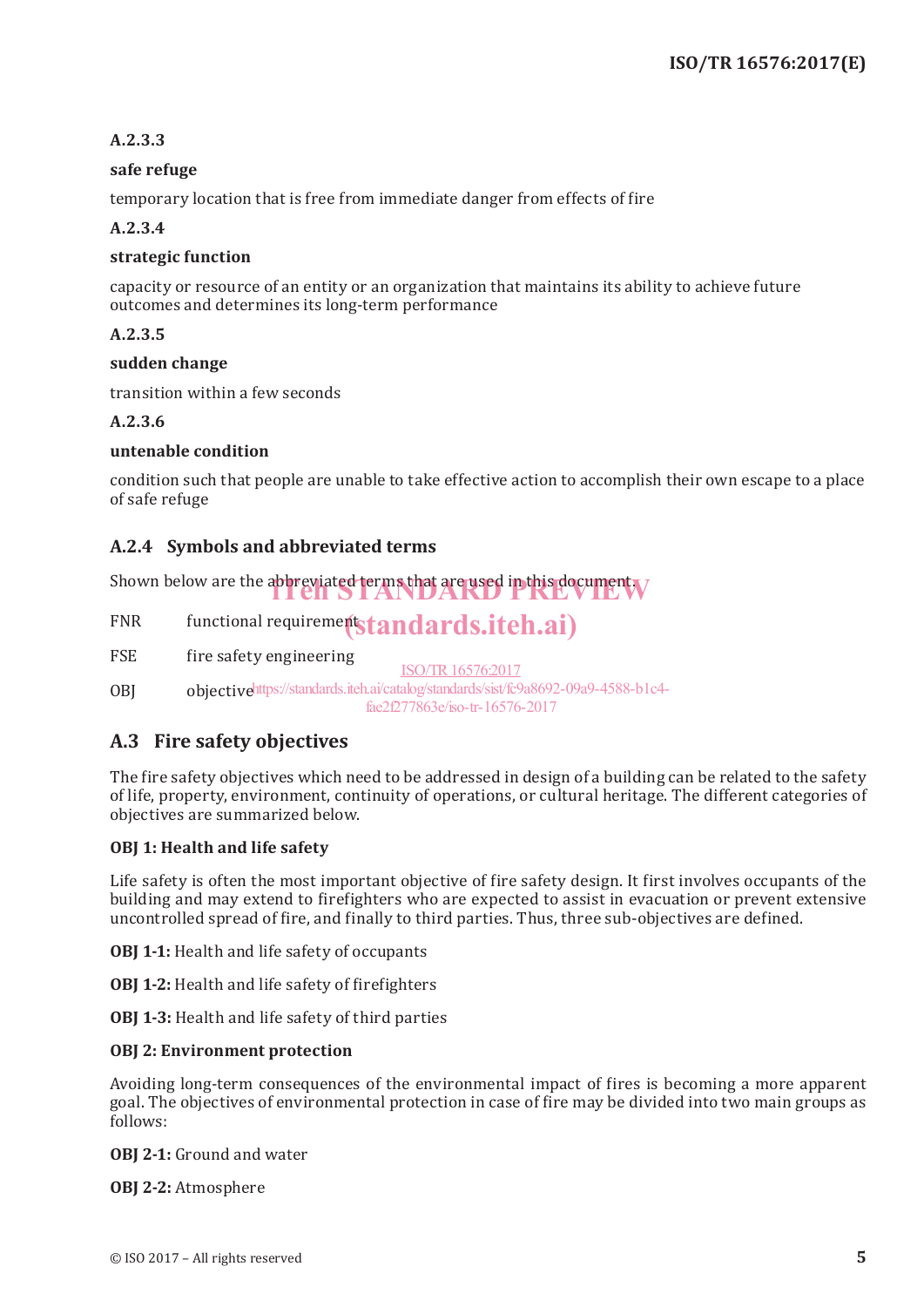# **ISO/TR 16576:2017(E)**

# **OBJ 3: Property protection**

Protection of property from fire damage aims generally at limiting any damage to the contents of the building, to the building itself, or to the vicinity of the building.

In the modern world, the cost of business interruption is also of interest because it may be much higher than the cost of direct damage to the contents and the building itself. In the same way, preservation of the strategic functions may be essential, especially when involving, for example, transportation, power, and other infrastructures necessary to the functioning of a community.

Besides, some buildings with architectural, historical or cultural importance may have values which cannot be measured on a monetary scale. Their protection against the damage caused by fire is considered to be one of the basic moral duties of the society.

Finally, in many fields of industry, a good public image is essential to success in business. A fire loss may damage public image and lead to detrimental long-term consequences.

As a result, the property protection objectives may be divided into the following sub-objectives:

**OBJ 3-1:** Moveable properties and real estate within the premises

**OBJ 3-2:** Moveable properties and real estate of third parties

**OBJ 3-3:** Continuity of operations

**OBJ 3-4:** Strategic matters

OBJ 3-5: Preservation of heritage **b** STANDARD PREVIEW

**OBJ 3-6:** Media impact

ISO/TR16576:2017

(standards.iteh.ai)

A.4 **Functional requirements**ds.iteh.ai/catalog/standards/sist/fc9a8692-09a9-4588-b1c4-

fae2f277863e/iso-tr-16576-2017

Functional requirements are necessary to take into account specific conditions related to the built environment to enable the link between fire safety objectives and performance criteria.

#### **OBJ 1-1: Health and life safety of occupants**

**FNR 1-1-1:** No sudden change in the tenability conditions before every occupant left the room of origin

In the room of fire origin, the different factors influencing fire development and spread of fire effluents shall be such that sudden changes in the exposure conditions, which can catch the occupants before they have become aware of the hazard and have left the room, should be prevented. The underlying idea is to delay the occurrence of a flashover in this room, for example, by distancing the different combustible materials present in the room, or by using safety systems such as automatic detection or sprinkler system.

**FNR 1-1-2:** Adequate tenability conditions in the egress route up to any occupant left

The occupants must be able to totally evacuate the building without being subject to untenable conditions.

**FNR 1-1-3:** Adequate tenability conditions in space within the building, outside the room of origin, where people are waiting for rescue

The occupants must be able to remain in a safe refuge, waiting to get rescued, without being subject to untenable conditions.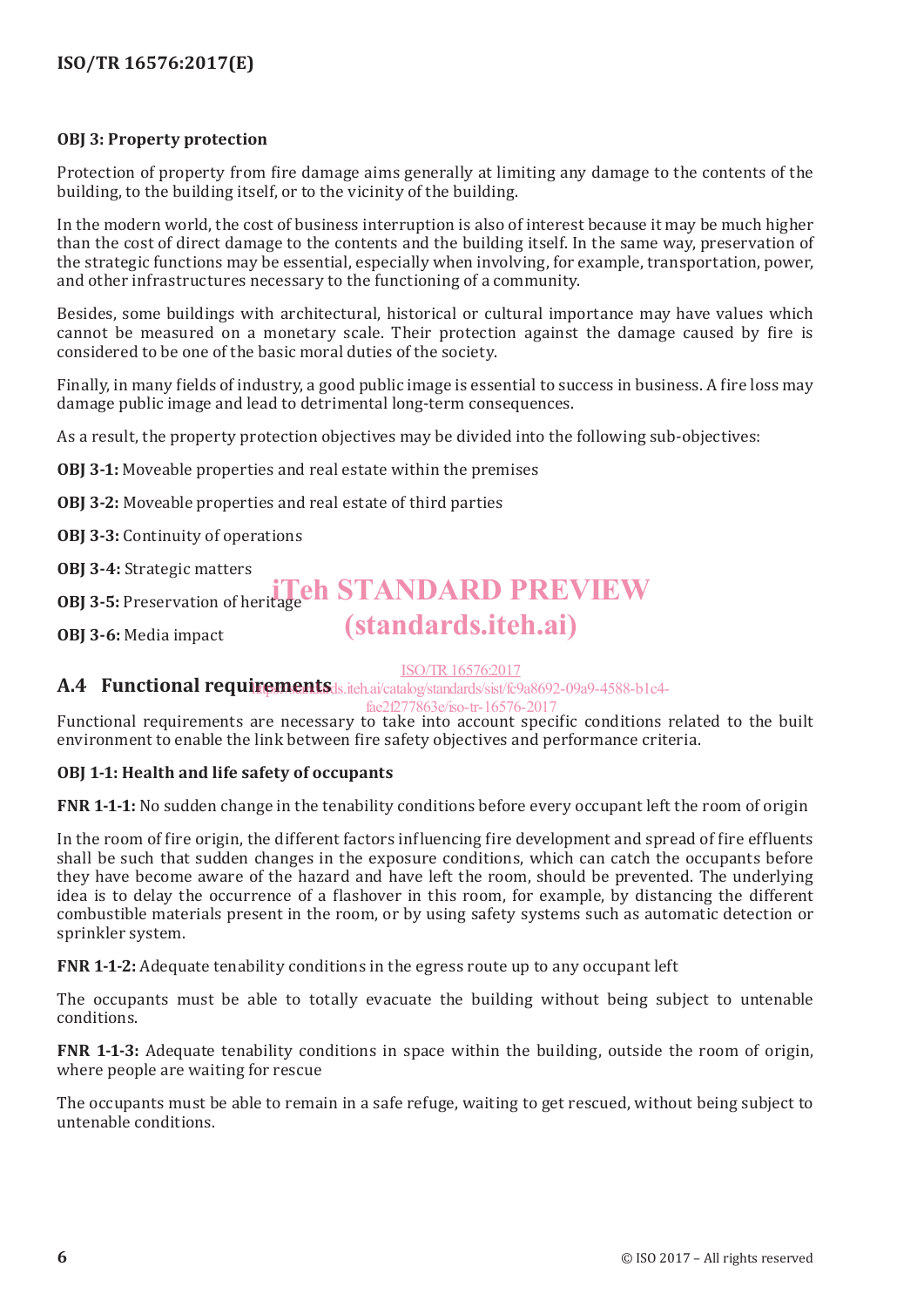**FNR 1-1-4:** Adequate tenability conditions for the whole duration of the fire, in space within the building where people have found refuge

The occupants must be able to remain in a safe refuge for the whole duration of the fire without being subjected to untenable conditions. This is the same as the previous functional requirement, except that the possibility to get rescued is not considered. It could lead, for example, to a fire resistance rating for the walls of the refuge more important that in the previous case.

## **OBJ 1-2: Health and life safety of firefighters**

**FNR 1-2-1:** Adequate tenability conditions during the necessary time for the reconnaissance of the fire area

This mainly concerns the access paths for firefighting vehicles and the egress routes to search for the origin of the fire or to identify specific risks such as storage of gas cylinders.

**FNR 1-2-2:** Adequate tenability conditions during the necessary time for evacuating people

The firefighters must be able to evacuate people without being subjected to untenable conditions.

**FNR 1-2-3:** No sudden change in the tenability conditions when fighting the fire

Sufficient time must be available for the firefighters to get out from the room, the floor or the building before conditions have become untenable. They should not be trapped by an extremely rapid fire progress or other flashover-related phenomena that may happen in a room with combustible partition walls.

# **OBJ 1-3: Health and life safety of third parties ID PREVIEW**

**FNR 1-3-1:** Adequate tenability **conditions within a neighbouring** built environment during the whole<br>duration of the fire duration of the fire

The health and life safety of third parties must be ensured during the whole duration of the fire without forcing them to leave the premises. ai/catalog/standards/sist/fc9a8692-09a9-4588-b1c4-

fae2f277863e/iso-tr-16576-2017

**FNR 1-3-2:** Adequate tenability conditions in the surrounding spaces, during the necessary time, as a function of the mobility conditions of the third parties (including traffic roads)

Third parties in surrounding spaces must be able to move away from the fire zone without being subjected to the effects of the fire. Surrounding spaces include sidewalks, public or private areas, and roads for which visibility conditions may be essential.

## **OBJ 2-1: Ground and water protection**

**FNR 2-1-1:** Reduction of hazardous solid or liquid fire residues

When fighting and extinguishing the fire, there are often serious releases of hazardous solid or liquid fire residues to the ground or to the waste water system, which may consequently damage the ground water or nearby lakes or rivers. Necessary measures such as containment basins must be in place to limit or contain these combustion residues.

#### **FNR 2-1-2:** Control of hazardous fire effluent released

Necessary measures must be in place to contain the hazardous, polluting or toxic products released during the fire. Highly hazardous products could be, for example, placed in specifically designated areas with a particular protection and sectioned off from other areas.

#### **OBJ 2-2: Atmosphere protection**

**FNR 2-2-1:** Fire effluent containment

Necessary measures must be in place to contain the smoke and combustion products released during the fire, in order to limit emissions into the atmosphere.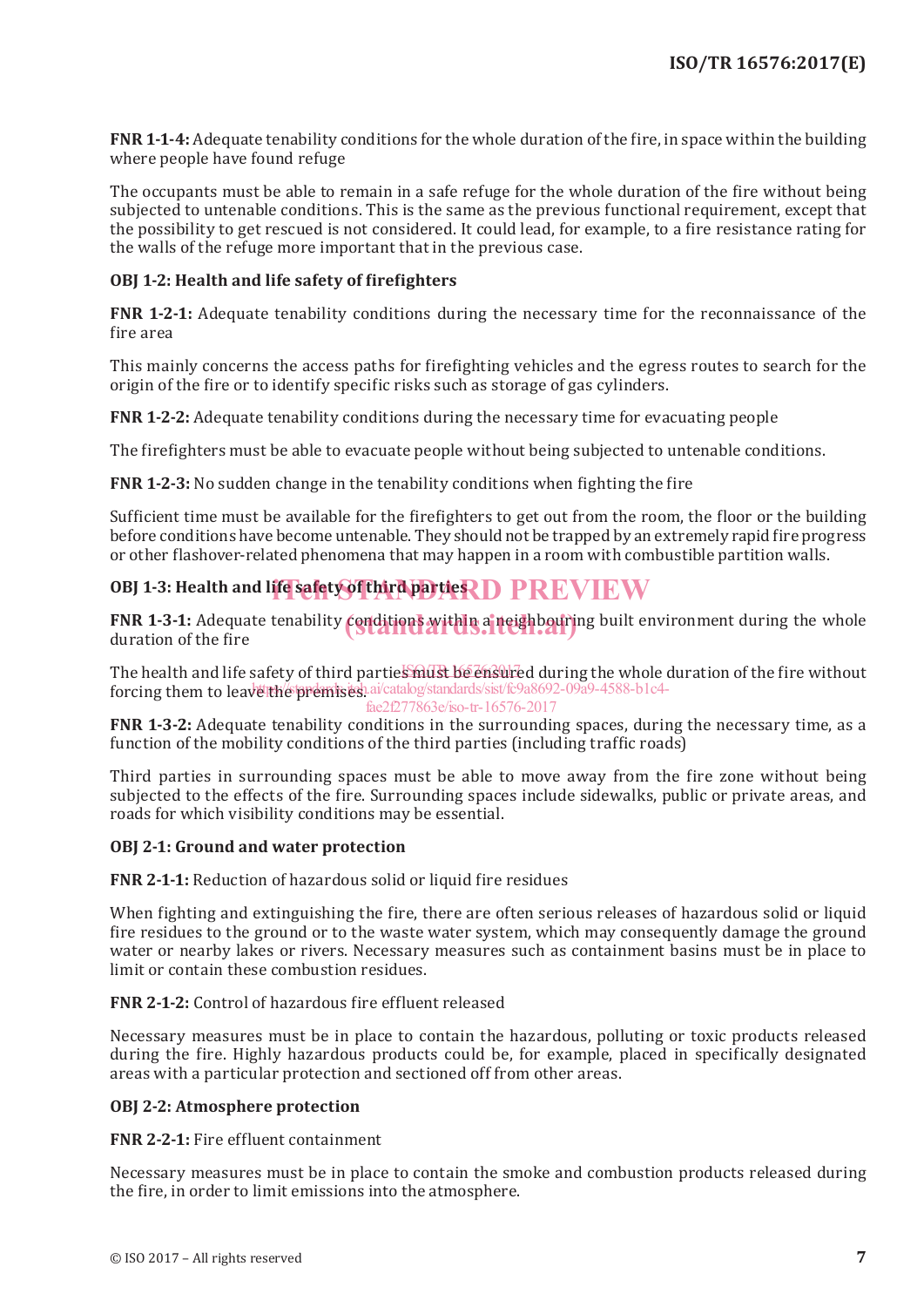**FNR 2-2-2:** Control of hazardous fire effluent released and dispersed into the atmosphere

Necessary measures must be in place to limit the hazardous, polluting or toxic products released during the fire and dispersed into the atmosphere.

## **OBJ 3-1: Moveable properties and real estate within the premises**

**FNR 3-1-1:** Preservation of a specific component within the room of origin

A specific content of the building can be considered of great interest, like a safety-deposit box or a work of art, and specific protection (automatic detection, sprinkler system, etc.) should be used to prevent any degradation.

## **FNR 3-1-2:** Fire restricted to the room of origin

Necessary measures must be in place to avoid the spread of fire outside the room of origin.

**FNR 3-1-3:** Damages restricted to the room of origin

Even if the fire is restricted to the room of fire origin, the effects of the fire may cause damages to adjacent rooms. It may be necessary to avoid damages outside the room of origin.

**FNR 3-1-4:** Damages restricted to the compartment of origin/to the floor of origin

It is the same approach as the previous requirement, except that damages are accepted to all the rooms of the compartment or floor of origin.

# OBJ 3-2: Moveable properties and real estate of third parties **REVIEW**

FNR 3-2-1: No spread of fire to neighbouring constructions **teh.ai**)

Necessary measures must be taken to avoid  $\frac{1}{150}$  spread of fire to neighbouring constructions. For example, to avoid the spread of fire between adjacent multi-storey buildings, a classical approach is to limit the use of combustible materials in facades<sub>7863e/iso-tr-16576-2017</sub>

**FNR 3-2-2:** No damages to neighbouring constructions

Necessary measures must be in place to avoid damages to neighbouring constructions. It could be by imposing distance between buildings.

# **OBJ 3-3: Continuity of operations**

**FNR 3-3-1:** Preservation of a given activity

In a company, an organization, or an association, an activity of critical importance might be subjected to specific provisions in case of fire.

**FNR 3-3-2:** Protection of the production capability

Necessary measures must be in place to maintain the production capability intact in case of fire.

**FNR 3-3-3:** Preservation of a specific device (and its supplying fittings)

Within a building, a specific device can be deemed to be essential for the good functioning of the building. Necessary measures must be in place to protect the device and its supplying fittings in case of fire.

#### **OBJ 3-4: Strategic matters**

**FNR 3-4-1:** Preservation of the strategic functions

Necessary measures must be in place to ensure the continuity of the strategic functions in case of fire.